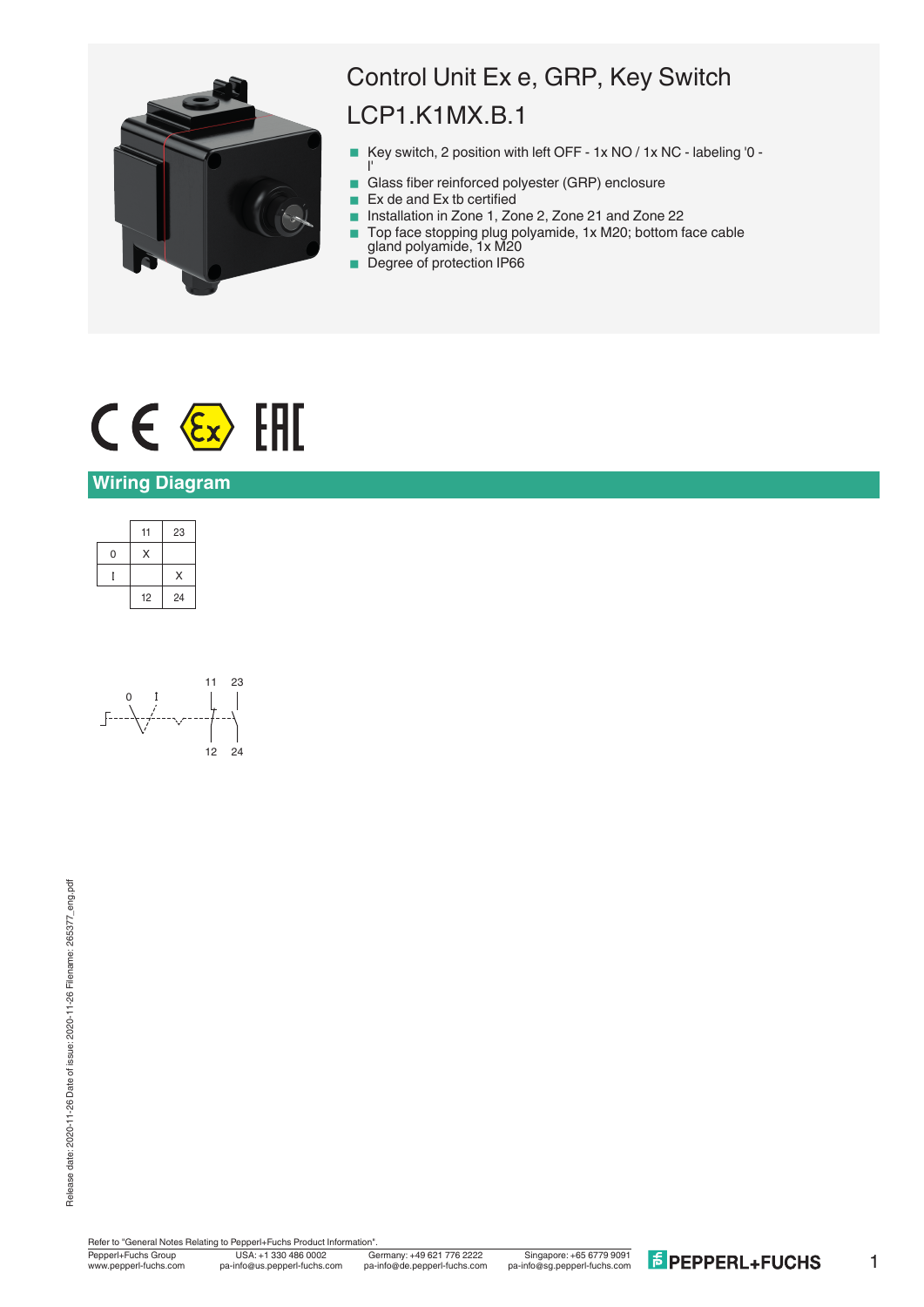#### **Dimensions**



Dimension values see data table. Image and drawing are generic for this device type and may deviate from the specific variant.

| Legend         |                                                   |  |
|----------------|---------------------------------------------------|--|
| Α              | Height                                            |  |
| B              | Width                                             |  |
| C              | Depth                                             |  |
| C <sub>1</sub> | Depth with operating element                      |  |
| G              | Mounting holes distance, vertical                 |  |
| Н              | Mounting holes distance, horizontal               |  |
| J              | Mounting holes diameter                           |  |
| K              | Maximum external dimension with mounting brackets |  |
| [A]  [B]       | Cable entry faces                                 |  |

#### **Technical Data**

#### **Electrical specifications**

| Operating voltage        | 250 V max.                                                                                 |
|--------------------------|--------------------------------------------------------------------------------------------|
| Operating current        | 16 A max.                                                                                  |
| <b>Terminal capacity</b> | $2.5$ mm <sup>2</sup>                                                                      |
| <b>Function</b>          | key switch                                                                                 |
| Color                    | black / silver                                                                             |
| Contact configuration    | 1x NO / 1x NC<br>all NC contacts have a direct opening action for emergency stop functions |
| Switching configuration  | 2 position changeover with left OFF                                                        |
|                          |                                                                                            |

Refer to "General Notes Relating to Pepperl+Fuchs Product Information"<br>
Pepperl+Fuchs Group<br>
Www.pepperl-fuchs.com pa-info@us.pepperl-fuchs.com pa

 $\overline{\widehat{\mathcal{O}}}$ 

 $\circledcirc$ 

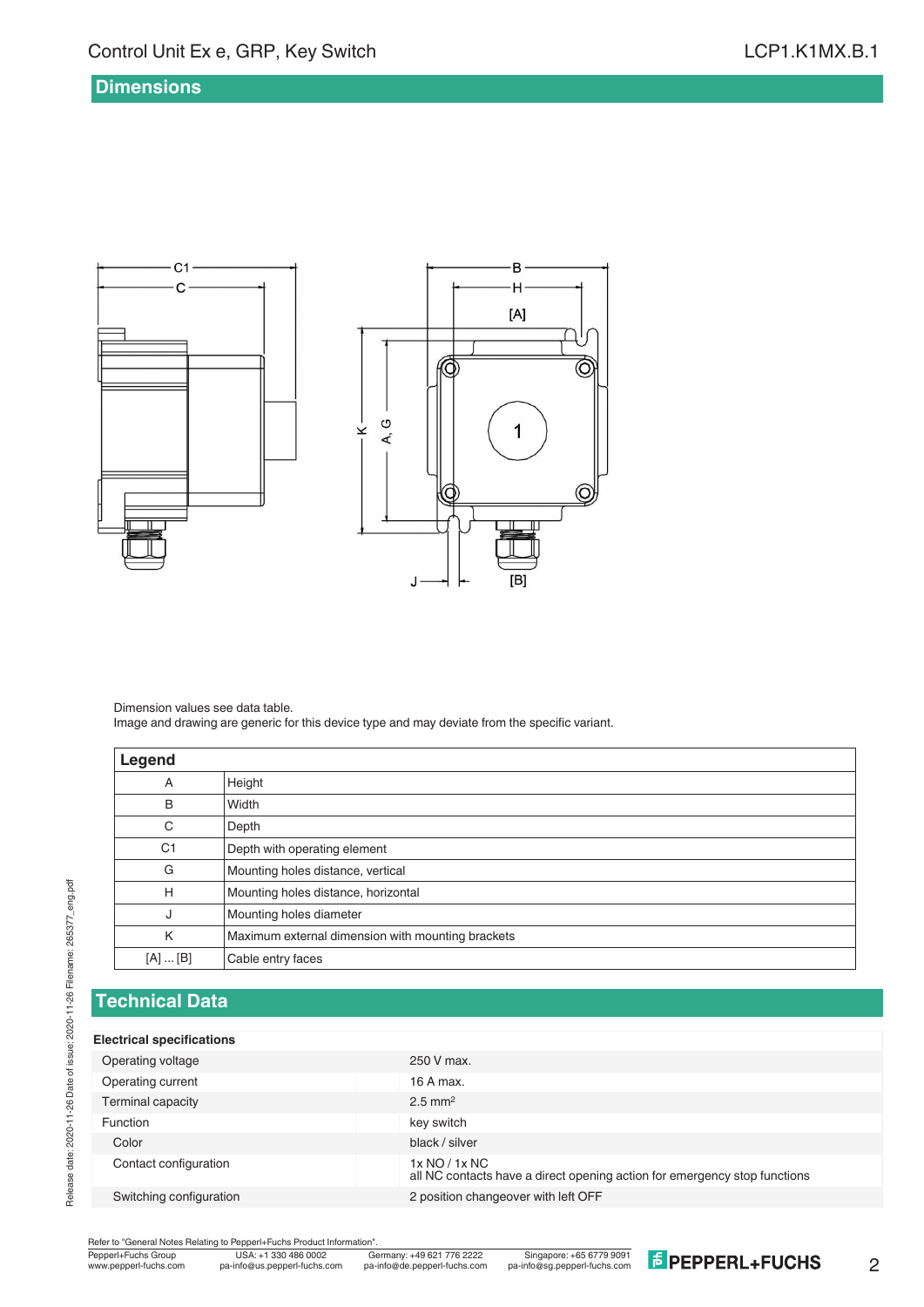| <b>Technical Data</b>                                   |                                                                                                                  |
|---------------------------------------------------------|------------------------------------------------------------------------------------------------------------------|
| Usage category                                          | AC12 - 12  250 V AC - 16 A<br>AC15 - 12  250 V AC - 10 A<br>DC13 - 12  110 V DC - 1 A<br>DC13 - 12  24 V DC - 1A |
| Number of poles                                         | 2                                                                                                                |
| Operator action                                         | engage - engage                                                                                                  |
| Lockable                                                | yes                                                                                                              |
| Labeling                                                | $0 - 1$                                                                                                          |
| <b>Mechanical specifications</b>                        |                                                                                                                  |
| Enclosure range                                         | LCP                                                                                                              |
| Enclosure cover                                         | fully detachable                                                                                                 |
| Cover fixing                                            | stainless steel socket cap head screws                                                                           |
| <b>Screws</b>                                           | M <sub>6</sub>                                                                                                   |
| Number                                                  | 4                                                                                                                |
| Tightening torque                                       | 2 Nm                                                                                                             |
| Degree of protection                                    | <b>IP66</b>                                                                                                      |
| Cable entry face A                                      |                                                                                                                  |
| M20 quantity                                            | 1                                                                                                                |
| M <sub>20</sub> series                                  | Stopping Plugs, Plastic                                                                                          |
| M20 type                                                | SP.PE.M20.*                                                                                                      |
| Cable entry face B                                      |                                                                                                                  |
| M20 quantity                                            | 1                                                                                                                |
| M20 series                                              | Cable Glands, Plastic                                                                                            |
| M20 type                                                | CG.PEDS.M20.*                                                                                                    |
| M20 clamping range                                      | $612$ mm                                                                                                         |
| Defined entry area                                      | face A and face B                                                                                                |
| Material                                                |                                                                                                                  |
| Enclosure                                               | carbon loaded, antistatic glass fiber reinforced polyester (GRP)                                                 |
| Finish                                                  | inherent color black                                                                                             |
| Seal                                                    | one piece closed cell silicone                                                                                   |
| Mass                                                    | 1.5 <sub>kg</sub>                                                                                                |
| <b>Dimensions</b>                                       |                                                                                                                  |
| Height (A)                                              | $110 \text{ mm}$                                                                                                 |
| Width (B)                                               | 110 mm                                                                                                           |
| Depth (C)                                               | 101 mm                                                                                                           |
| External dimension with operating element<br>(C1)       | 136 mm                                                                                                           |
| Mounting holes distance (G)                             | 110 mm                                                                                                           |
| Mounting holes distance (H)                             | 78 mm                                                                                                            |
| Mounting holes diameter (J)                             | 7 mm                                                                                                             |
| Maximum external dimension (K)                          | 125 mm                                                                                                           |
| Tightening torque                                       |                                                                                                                  |
| Nut torque at enclosure (SW1)                           | see datasheets of cable glands                                                                                   |
| Grounding                                               | 2.5 mm <sup>2</sup> grounding terminal                                                                           |
| <b>Ambient conditions</b>                               |                                                                                                                  |
| Ambient temperature                                     | -40  55 °C (-40  131 °F) @ T4<br>-40  40 °C (-40  104 °F) @ T6                                                   |
| Data for application in connection with hazardous areas |                                                                                                                  |
| EU-type examination certificate                         | <b>CML 16 ATEX 3009X</b>                                                                                         |
| Marking                                                 | ⊗ II 2 GD<br>Ex db eb mb IIC T* Gb<br>Ex tb IIIC T** °C Db<br>T6/T80 °C @ Ta +40 °C<br>T4/T130 °C @ Ta +55 °C    |
| <b>International approvals</b>                          |                                                                                                                  |
| <b>IECEx approval</b>                                   | IECEx CML 16.0008X                                                                                               |

Refer to "General Notes Relating to Pepperl+Fuchs Product Information".

Pepperl+Fuchs Group Germany: +49 621 776 2222

USA: +1 330 486 0002 Singapore: +65 6779 9091 www.pepperl-fuchs.com pa-info@us.pepperl-fuchs.com pa-info@de.pepperl-fuchs.com pa-info@sg.pepperl-fuchs.com